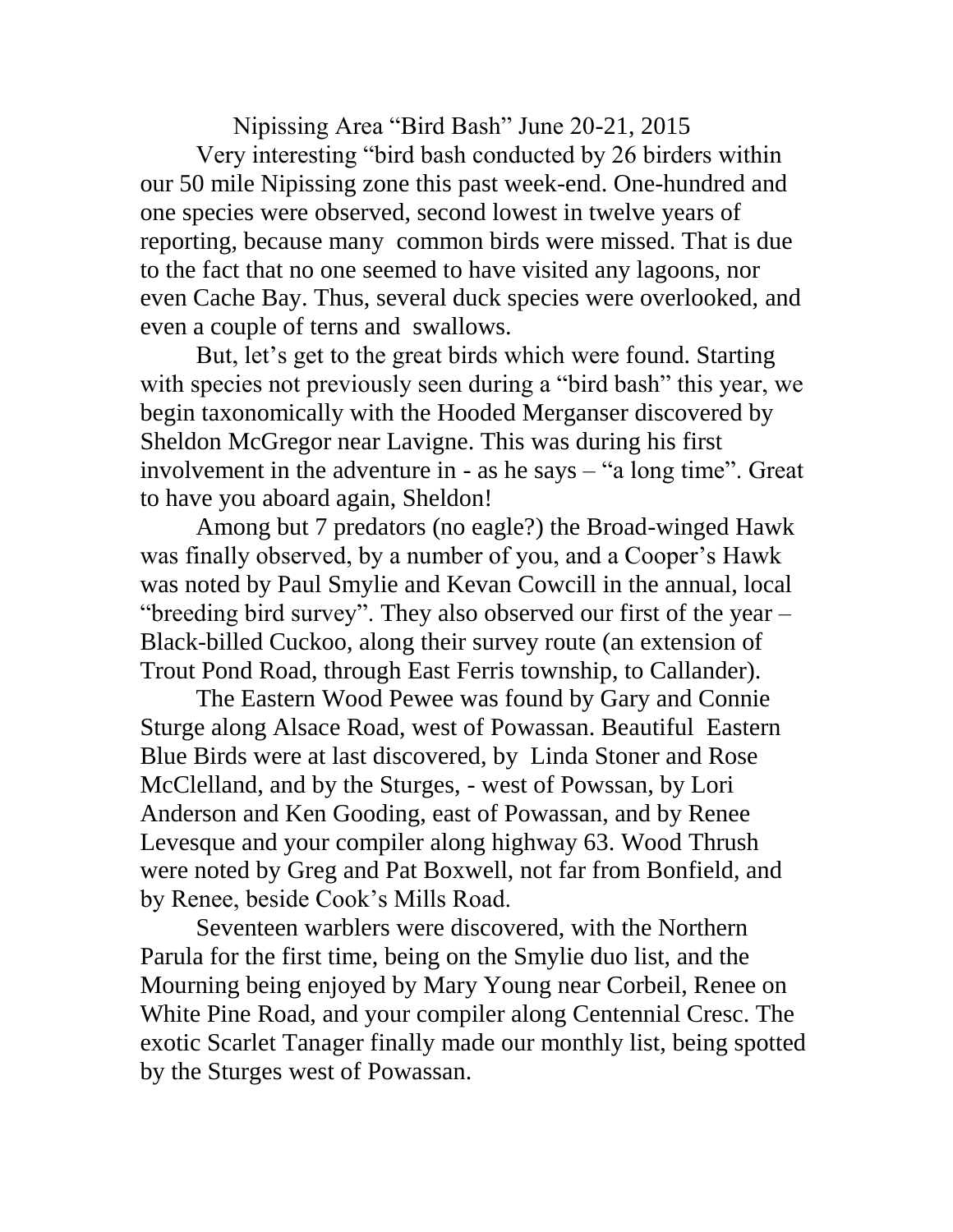Your compiler managed to identify Vesper Sparrows , south of Rutherglen, among the six common sparrow species identified altogether, while he and Renee came upon first time Rusty Blackbirds at the Marsh Drive area.

And so now getting to birds previously observed at earlier "bashes' this year, let's start taxonomically with the Common Loon. This was only upon Sheldon's, and Lori's list, and that of Elsa Tafel, and Brent Turcotte. Double-crested Cormorants were seen by a number, but the American Bittern only made it to Sheldon's viewpoint, near Lavigne, Paul Smylie on Widdifield Station Road, and that of Barb Stewart – at Magnetewan. Great Blue Heron were spotted by many, but only Kaye Edmunds found a Green Heron.

Turkey Vultures were observed by several, as were Canada Geese. Wood Ducks were one of the few duck species, discovered by some of you, while American Back Ducks were only upon Kaye's list. After the always common Mallards, no other duck species were found.

Osprey were seen only, it seems, by Sheldon, and by Kaye who also saw the only Northern Harrier. She also saw a Merlin, as did the Sturges. The latter found the only Red- tailed Hawk. American Kestrel, were, as usual, seen by many.

Spruce Grouse were spotted by John and Rene Levesque off lonely Merrick Quarry Road, north of the city. Ruffed Grouse were, as usual, quite common. Virginia Rail were identified by Kaye in Laurier, and by your compiler beside Nosbonsing Park Road. Sandhill Crane were also observed by your compiler, near Pine Lake road, by Sheldon, and by the Anderson pair.

The only forms of shore-bird found were the Killdeer spotted by Brent Turcotte, near Lake Nosbonsing, and Wilson's Snipe by Sheldon. He also saw Caspian Tern. Both main gulls were, of course, around. Mourning Doves were seen by a few, including Donna Demarco in the east end. The only owl was the Barred near the Doug Patterson home area near Mattawa.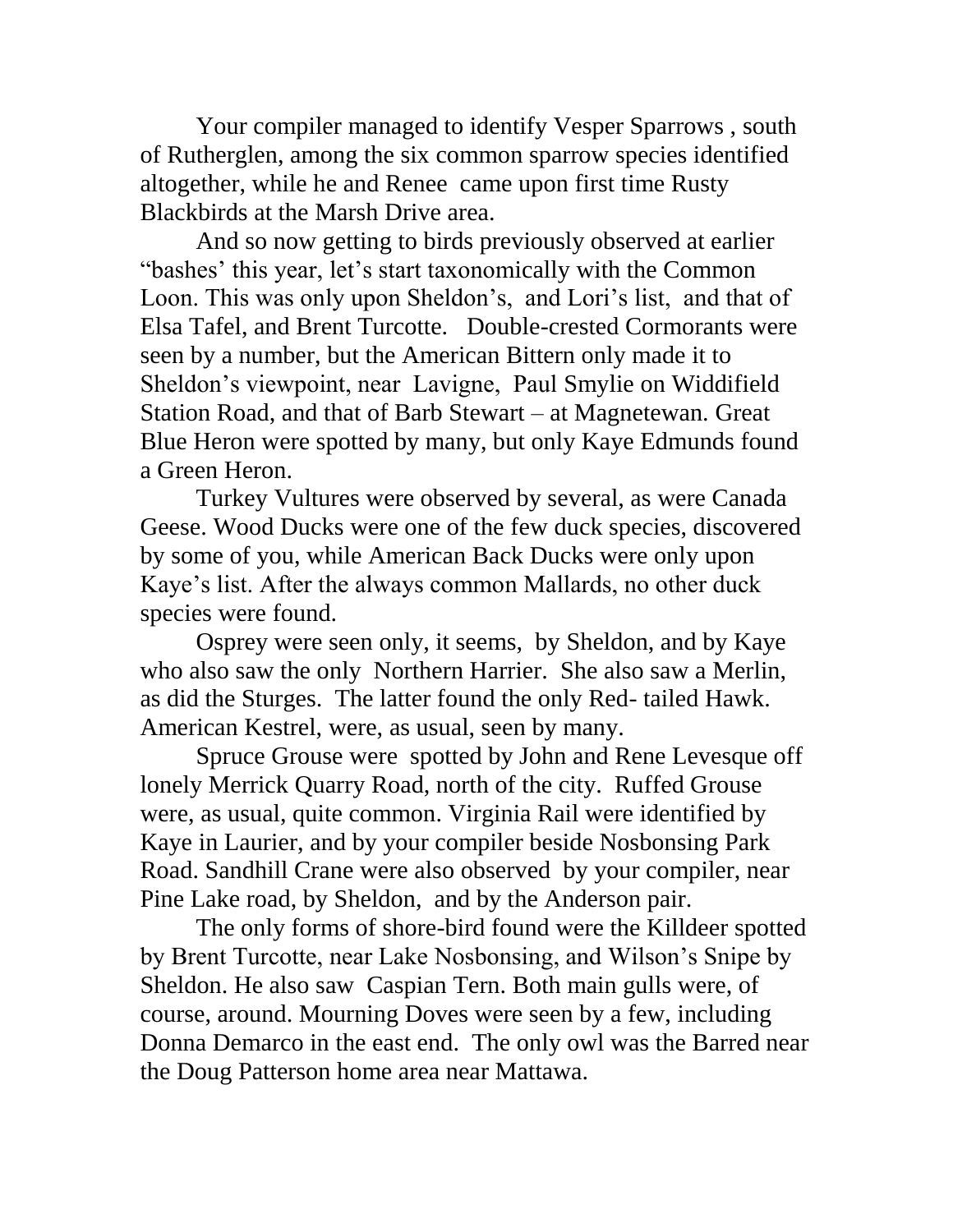Common Nighthawks were briefly discovered by Renee, near Circle Lake, while Whippoorwill was enjoyed by Sheldon – first time ever at his cottage, said he, and by Mary, near her home at Corbeil. Ruby-throated Hummingbirds were watched by many of you, as was the Belted Kingfisher. Likewise, the four main woodpecker species.

Alder Flycatchers were heard by just a few including Renee and your compiler, and by the Smylie duo. Eastern Phoebes, and Great Crested Flycatchers were on several lists. Eastern Kingbirds appeared only upon that of your compiler and the Sturge and Anderson duos. Kaye came upon a Northern Shrike (might it possibly have been a Loggerhead – since the former is not normally in these parts in the summer?).

Warbling Vireos were noted by Fred Pinto (in Laurier?), and by the Smylie pair. Red-eyed Vireos were heard by almost every one, but Blue-headed only by your compiler, the Smylie pair, and by Renee, the latter at her home area. Blue Jays were, as per usual, seen by many, including the Peter Handleys, as were crows and ravens.

Tree Swallows and Barn swallows were the only swallows detected, while chickadees and Red-breasted Nuthatches were seen by most of you. Unusually, no White- breasted Nuthatches were apparently found (same as last month). Winter Wrens were on a few lists, including Boxwells, and Smylies, while Sheldon, and Barbara, noted the only House Wrens.

Veerys and Hermit Thrushes were noted by very many of you, but Swainson's only by Renee. Robins are now almost everywhere. Gray Catbirds and Brown Thrashers were also seen (or heard) by many. Likewise, Cedar Waxwings.

Now among the 17 wood warblers, the Nashville was observed just by Fred, and Sheldon, and the Anderson pair; Magnolia solely by a Levesque combo; Northern Waterthrush by Renee and John, (on Oak Ridge Lane ); and Canada by your compiler (off mosquito-infested Johnson road trail), and by Mary. Black-throated Green were enjoyed by Sheldon, and by the Smylie